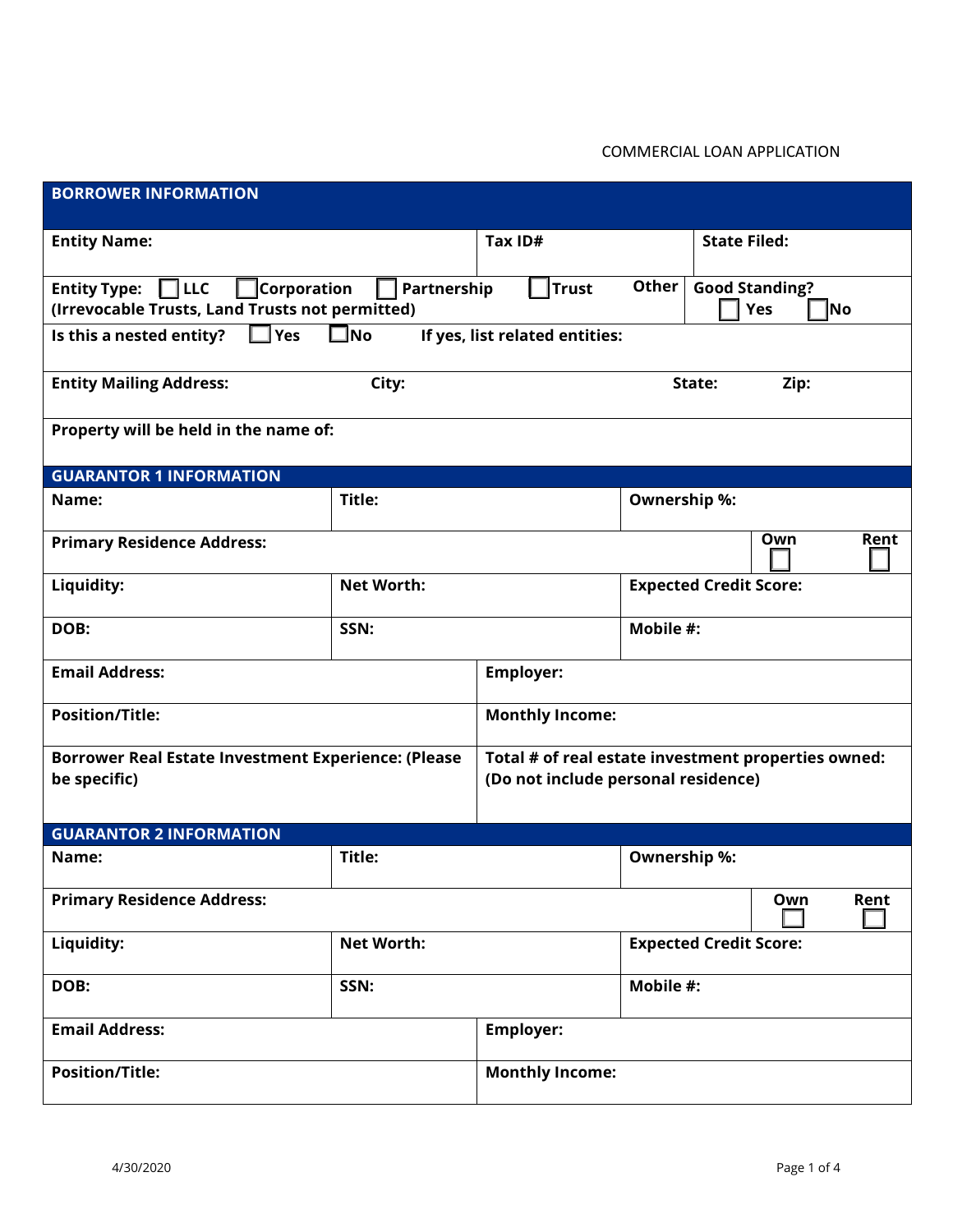## COMMERCIAL LOAN APPLICATION

| <b>Borrower Real Estate Investment Experience: (Please</b><br>be specific)                                                    |                      |                         | Total # of real estate investment properties owned:<br>(Do not include personal residence) |                                 |           |  |
|-------------------------------------------------------------------------------------------------------------------------------|----------------------|-------------------------|--------------------------------------------------------------------------------------------|---------------------------------|-----------|--|
| <b>BROKER INFORMATION</b>                                                                                                     |                      |                         |                                                                                            |                                 |           |  |
| Name:                                                                                                                         | Phone #              |                         | <b>Email Address:</b>                                                                      |                                 |           |  |
| Company:                                                                                                                      |                      |                         | Have you worked with us previously?<br><b>Yes</b><br>No                                    |                                 |           |  |
| <b>TRANSACTION INFORMATION</b>                                                                                                |                      |                         |                                                                                            |                                 |           |  |
| <b>Loan Amount:</b>                                                                                                           | <b>Loan Purpose:</b> | <b>Purchase</b>         |                                                                                            | Rate/Term Refi<br>Cash-Out Refi |           |  |
| Multi-Family<br><b>SFR</b><br><b>Retail</b><br><b>Collateral Type:</b><br>Mixed-Use<br><b>Industrial</b><br>Short-Term Rental |                      |                         | <b>Office</b><br>If other, please explain:<br>Other                                        |                                 |           |  |
| If Cash-Out Refi, what will the proceeds be used for?                                                                         |                      |                         | <b>Current Property Condition</b><br>B<br>A<br>C                                           |                                 |           |  |
| Are there past-due real estate taxes owed on the<br>property?<br>Yes<br><b>No</b>                                             |                      |                         | If yes, what is the amount:                                                                |                                 |           |  |
| Has this deal been submitted/rejected elsewhere?<br>lYes<br><b>No</b>                                                         |                      |                         | If yes, please explain:                                                                    |                                 |           |  |
| <b>PROPERTY INFORMATION</b>                                                                                                   |                      |                         |                                                                                            |                                 |           |  |
| City:<br><b>Property Address:</b><br>Zip:<br>State:                                                                           |                      |                         |                                                                                            |                                 |           |  |
| <b>Purchase Price:</b><br><b>Month/Year Acquired:</b>                                                                         |                      |                         | <b>Year Built:</b><br><b>Year Renovated:</b>                                               |                                 |           |  |
| <b>Estimated Property Value:</b>                                                                                              |                      |                         | What is this value based on?                                                               |                                 |           |  |
| <b>Square Footage:</b>                                                                                                        | # of Units:          | # of Units leased:      |                                                                                            | <b>Amount Owed:</b>             |           |  |
| <b>Current Lender:</b>                                                                                                        |                      | <b>Maturity Date:</b>   | <b>Current Rate:</b>                                                                       |                                 |           |  |
| <b>Owner Occupied:</b><br><b>Yes</b><br> No                                                                                   |                      |                         | <b>Total Monthly Rents:</b>                                                                |                                 |           |  |
| <b>Deferred Maintenance?</b><br><b>Yes</b><br><b>No</b>                                                                       |                      | If yes, please explain: |                                                                                            |                                 |           |  |
| <b>Unique Features/Amenities:</b>                                                                                             |                      |                         |                                                                                            |                                 |           |  |
| <b>Annual Property Tax:</b>                                                                                                   |                      |                         | <b>Annual Hazard Insurance:</b>                                                            |                                 |           |  |
| <b>Annual Liability Insurance:</b>                                                                                            |                      | <b>Annual HOA Dues:</b> | <b>Wind Insurance</b><br>Yes                                                               |                                 | <b>No</b> |  |
| Is the property in a flood zone?<br><b>Yes</b><br>No                                                                          |                      |                         | <b>Insurance Company:</b>                                                                  |                                 |           |  |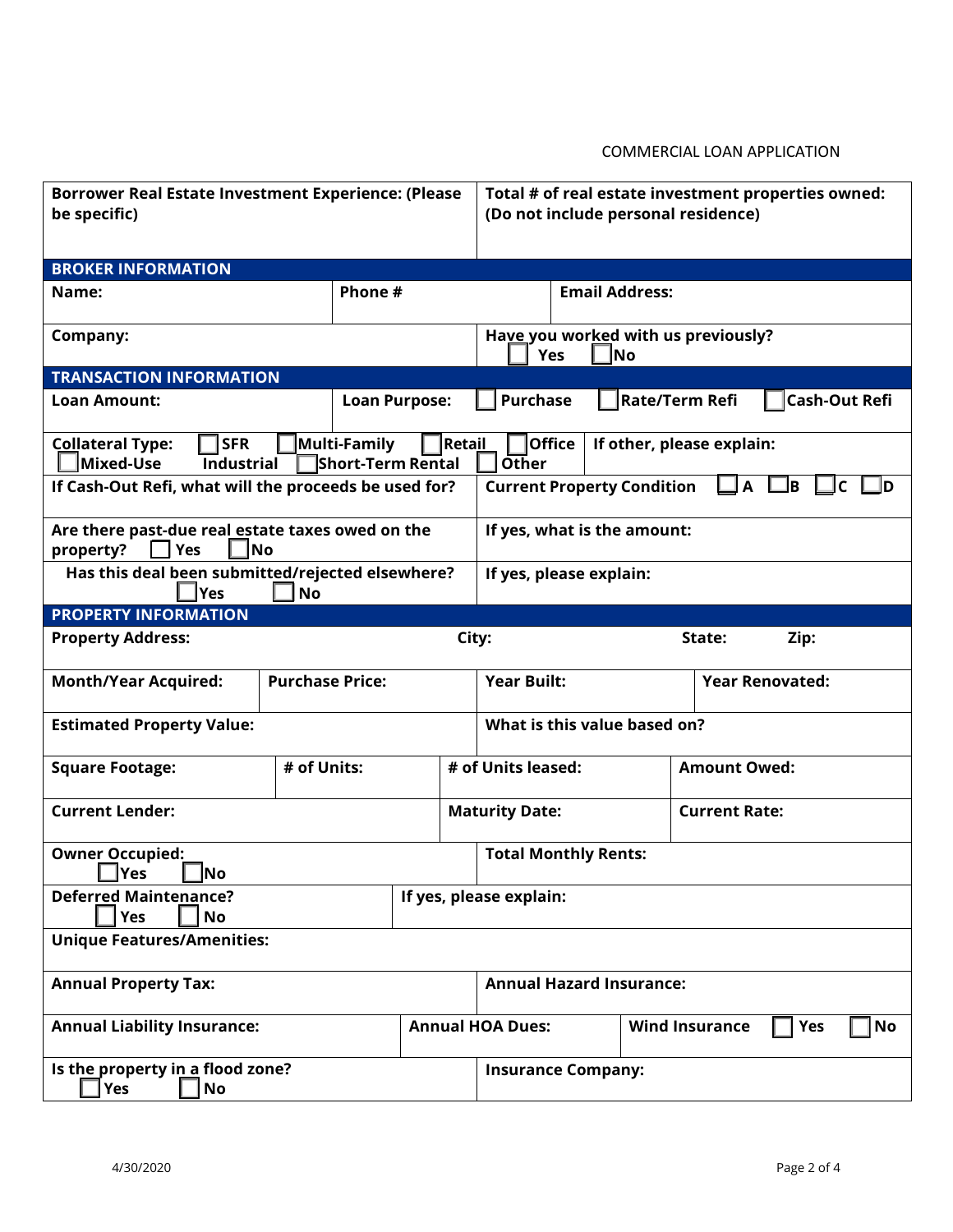## COMMERCIAL LOAN APPLICATION

| <b>Agent Name:</b>                                                                                                                                                                                                                                                                                                                                                                                                                                                                                                                                                                                                                                                                                                         | Email:    |                                                                                                          | Phone:                                                                      |  |
|----------------------------------------------------------------------------------------------------------------------------------------------------------------------------------------------------------------------------------------------------------------------------------------------------------------------------------------------------------------------------------------------------------------------------------------------------------------------------------------------------------------------------------------------------------------------------------------------------------------------------------------------------------------------------------------------------------------------------|-----------|----------------------------------------------------------------------------------------------------------|-----------------------------------------------------------------------------|--|
|                                                                                                                                                                                                                                                                                                                                                                                                                                                                                                                                                                                                                                                                                                                            |           | <b>INFORMATION FOR GOVERNMENT MONITORING PURPOSES</b>                                                    |                                                                             |  |
|                                                                                                                                                                                                                                                                                                                                                                                                                                                                                                                                                                                                                                                                                                                            |           |                                                                                                          |                                                                             |  |
| COMPLETE THE SECTION BELOW ONLY IF YOU ARE APPLYING FOR A LOAN TO PURCHASE, REFINANCE, ASSUME, OR<br>IMPROVE A MULTI-FAMILY RESIDENCE OF 5 OR MORE UNITS AND YOU ARE A NATURAL PERSON. DO NOT COMPLETE THIS<br>SECTION IF YOU ARE APPLYING FOR CREDIT IN THE NAME OF A BUSINESS, CORPORATION, TRUST OR PARTNERSHIP.                                                                                                                                                                                                                                                                                                                                                                                                        |           |                                                                                                          |                                                                             |  |
| The following information is requested by the federal government for certain types of loans related to dwellings in order to monitor the<br>lender's compliance with equal opportunity, fair housing and home mortgage disclosure laws. You are not required to furnish this<br>information but are encouraged to do so. You may select one or more designations for "Race." The law provides that a lender may not<br>discriminate on the basis of this information and you have made this application in person, under federal regulations the lender is<br>required to not ethnicity, race and sex on the basis of visual observation or surname. If you do not wish to furnish the information,<br>please check below: |           |                                                                                                          |                                                                             |  |
| <b>GUARANTOR 1:</b>                                                                                                                                                                                                                                                                                                                                                                                                                                                                                                                                                                                                                                                                                                        |           |                                                                                                          | <b>GUARANTOR 2:</b>                                                         |  |
| I do not wish to furnish this information                                                                                                                                                                                                                                                                                                                                                                                                                                                                                                                                                                                                                                                                                  |           |                                                                                                          | I do not wish to furnish this information                                   |  |
| Sex:                                                                                                                                                                                                                                                                                                                                                                                                                                                                                                                                                                                                                                                                                                                       |           | Sex:                                                                                                     |                                                                             |  |
| American Indian or Alaska Native<br>Race:<br><b>Asian</b><br><b>Black or African American</b><br><b>Native Hawaiian or Other Pacific</b><br><b>Islander</b><br><b>White</b>                                                                                                                                                                                                                                                                                                                                                                                                                                                                                                                                                |           | Race:<br>Asian<br><b>Black or African American</b><br><b>Islander</b><br>White                           | American Indian or Alaska Native<br><b>Native Hawaiian or Other Pacific</b> |  |
| Ethnicity:<br><b>Hispanic or Latino</b>                                                                                                                                                                                                                                                                                                                                                                                                                                                                                                                                                                                                                                                                                    |           | <b>Hispanic or Latino</b><br><b>Ethnicity:</b><br><b>Not Hispanic or Latino</b>                          |                                                                             |  |
| <b>Not Hispanic or Latino</b>                                                                                                                                                                                                                                                                                                                                                                                                                                                                                                                                                                                                                                                                                              |           |                                                                                                          |                                                                             |  |
| Yes<br>Are you a U.S. Citizen:                                                                                                                                                                                                                                                                                                                                                                                                                                                                                                                                                                                                                                                                                             | <b>No</b> | Are you a U.S. Citizen:                                                                                  | ¶No<br> Yes                                                                 |  |
| If no, are you a resident alien?<br><b>Yes</b>                                                                                                                                                                                                                                                                                                                                                                                                                                                                                                                                                                                                                                                                             | <b>No</b> | If no, are you a resident alien?                                                                         | <b>Yes</b><br>No                                                            |  |
| If no, are you a non-resident alien?<br>Yes                                                                                                                                                                                                                                                                                                                                                                                                                                                                                                                                                                                                                                                                                | <b>No</b> | If no, are you a non-resident alien?                                                                     | Yes<br>No                                                                   |  |
| <b>DECLARATIONS</b>                                                                                                                                                                                                                                                                                                                                                                                                                                                                                                                                                                                                                                                                                                        |           |                                                                                                          |                                                                             |  |
| <b>GUARANTOR 1</b>                                                                                                                                                                                                                                                                                                                                                                                                                                                                                                                                                                                                                                                                                                         |           | <b>GUARANTOR 2</b>                                                                                       |                                                                             |  |
| Have any borrowers or guarantors failed to file<br>federal tax returns in the last 3 years?<br>Yes<br>No                                                                                                                                                                                                                                                                                                                                                                                                                                                                                                                                                                                                                   |           | Have any borrowers or guarantors failed to file<br>federal tax returns in the last 3 years?<br>Yes<br>No |                                                                             |  |
| Have any borrowers declared bankruptcy in the last                                                                                                                                                                                                                                                                                                                                                                                                                                                                                                                                                                                                                                                                         |           | Have any borrowers declared bankruptcy in the last 7                                                     |                                                                             |  |
| 7 years?<br>∦Yes<br>No                                                                                                                                                                                                                                                                                                                                                                                                                                                                                                                                                                                                                                                                                                     |           | years?<br> Yes                                                                                           | <b>No</b>                                                                   |  |
| Have any borrowers or guarantors had a property                                                                                                                                                                                                                                                                                                                                                                                                                                                                                                                                                                                                                                                                            |           | Have any borrowers or guarantors had a property                                                          |                                                                             |  |
| foreclosed upon, sold short sale, or given title or deed                                                                                                                                                                                                                                                                                                                                                                                                                                                                                                                                                                                                                                                                   |           | foreclosed upon, sold short sale, or given title or deed                                                 |                                                                             |  |
| in lieu thereof in the last 7 years:                                                                                                                                                                                                                                                                                                                                                                                                                                                                                                                                                                                                                                                                                       |           | in lieu thereof in the last 7 years:                                                                     |                                                                             |  |
| Yes                                                                                                                                                                                                                                                                                                                                                                                                                                                                                                                                                                                                                                                                                                                        | <b>No</b> | $\vert$ Yes                                                                                              | <b>No</b>                                                                   |  |